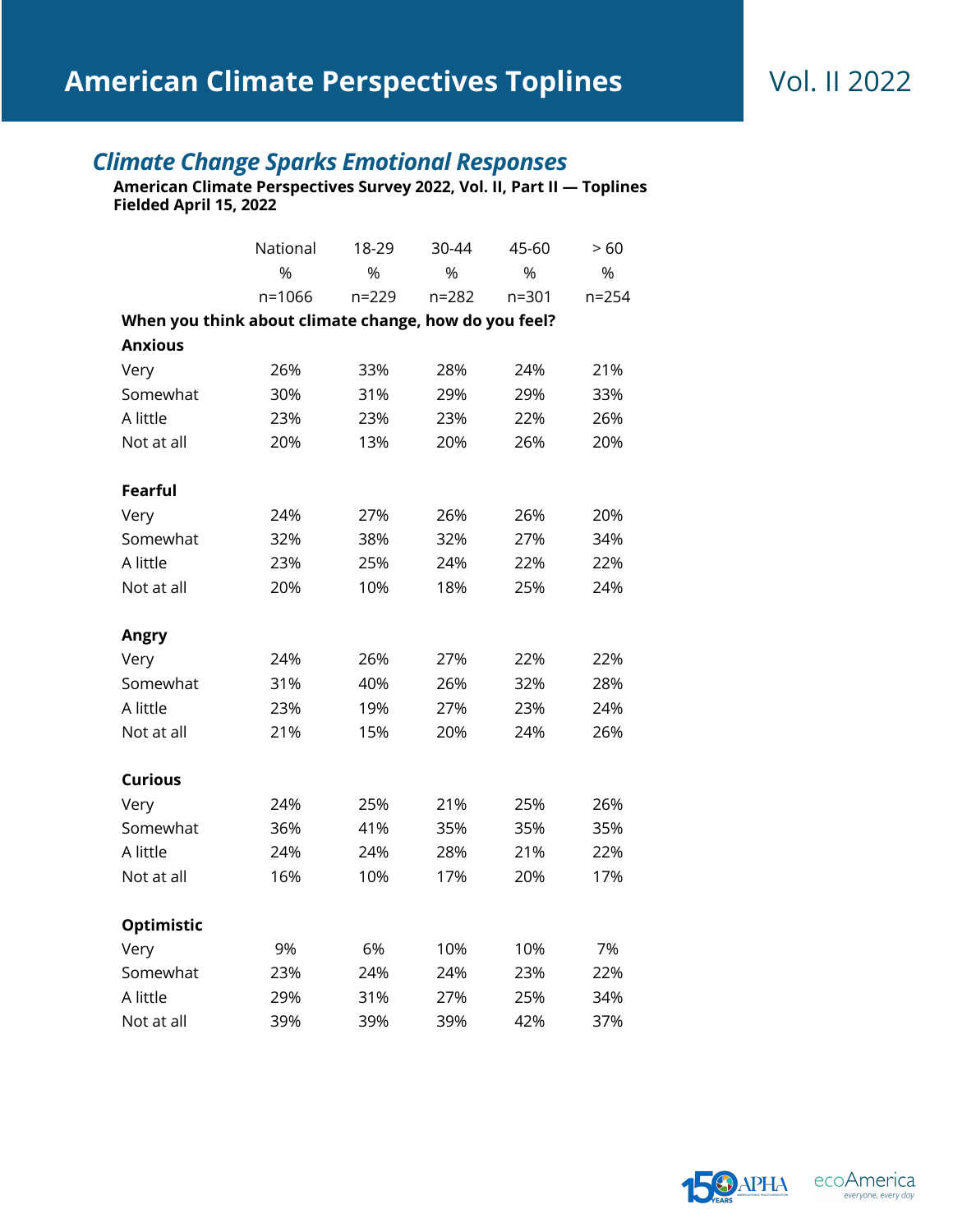# **American Climate Perspectives Toplines** Vol. II 2022

| National | Parents |
|----------|---------|
| %        | %       |
| n=1066   | n= 182  |

## **If the United States took steps to help prevent climate change, how would it affect your health?**

| Improve your health - a lot    | 31% | 37% |
|--------------------------------|-----|-----|
| Improve your health - a little | 32% | 36% |
| Make no difference             | 21% | 19% |
| Harm your health - a little    | 3%  | 1%  |
| Harm your health - a lot       | 3%  | 2%  |
| Not sure                       | 9%  | 5%  |

### **Demographics**

| - - - - - - - - - - - - - |            |
|---------------------------|------------|
|                           | National   |
|                           | %          |
|                           | $n = 1066$ |
| Gender                    |            |
| Male                      | 48%        |
| Female                    | 52%        |
|                           |            |
|                           |            |

| Age       |     |
|-----------|-----|
| < 18      | 0%  |
| 18-29     | 21% |
| $30 - 44$ | 26% |
| 45-60     | 28% |
| >60       | 24% |

## **Region**

| East North Central | 16% |
|--------------------|-----|
| East South Central | 6%  |
| Middle Atlantic    | 12% |
| Mountain           | 8%  |
| New England        | 5%  |
| Pacific            | 18% |
| South Atlantic     | 19% |
| West North Central | 7%  |
| West South Central | 9%  |